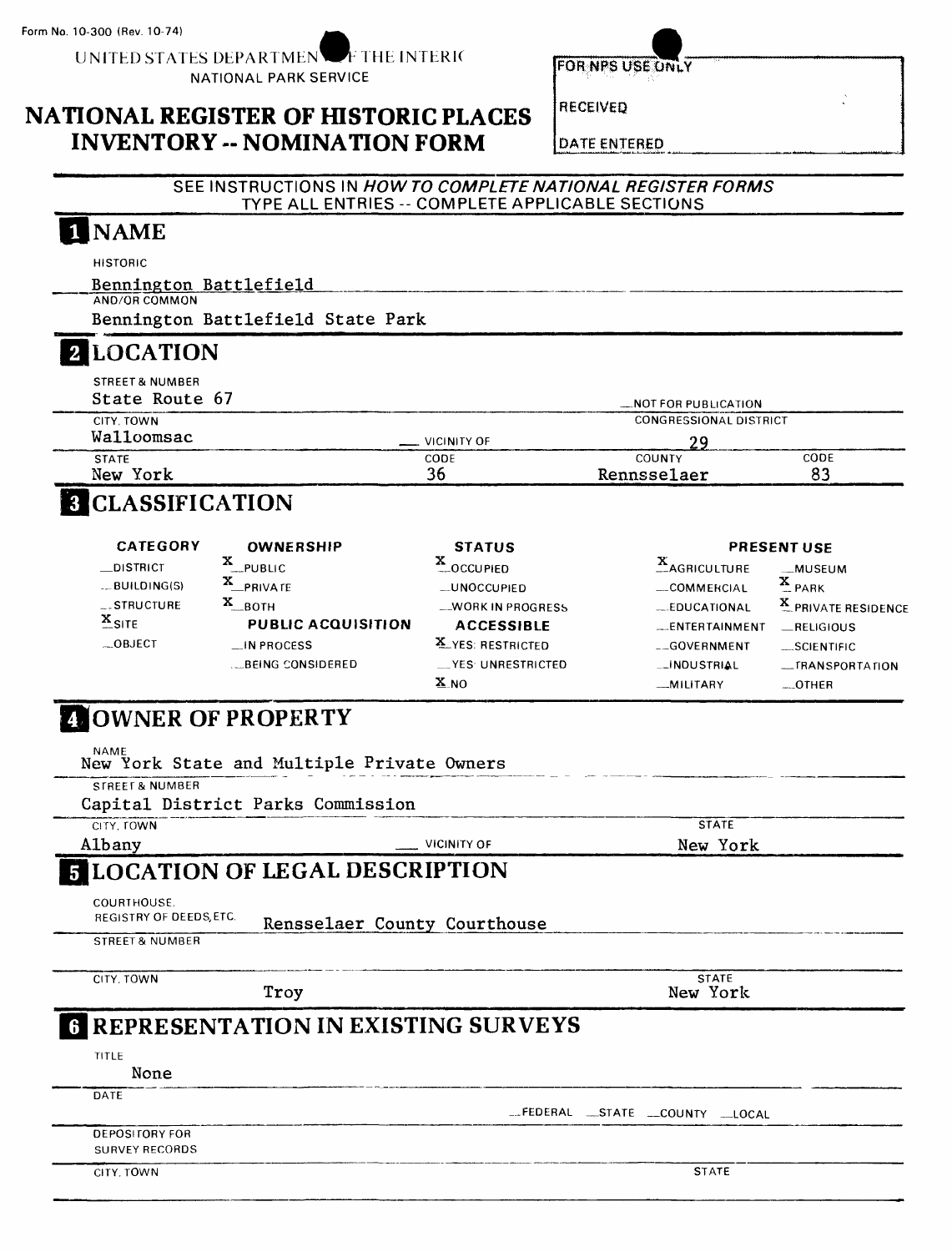

#### CONDITION

—EXCELLENT —DETERIORATED XGOOD RUINS \_FAIR \_UNEXPOSED

CHECK ONE —UNALTERED

X ALTERED

CHECK ONE

**X**ORIGINAL SITE \_\_MOVED DATE\_\_\_

DESCRIBETHE PRESENT AND ORIGINAL (IF KNOWN) PHYSICAL APPEARANCE

The Battle of Bennington was waged primarily on the north but also on the south bank of the Walloomsac River at the site of one of the bridges which carried the old road to Bennington over the river. The battleground terrain can be roughly described as a flat, oblong floodplain which is enclosed, on the north by a steep row of hills and on the south by a slightly less steep ridge. The British force was positioned before the arrival of the Americans in several widely separated locations. The major detachment occupied a round hilltop directly north of the bridge, while a second body of men fortified the north end of the bridge. A third position was established on the west bank of the small stream which runs into the Walloomsac just east of the main position, and a fourth position was occupied on the northern slope of the ridge to the south of the river. At the time of the battle the terrain was heavily wooded, except for the floodplain, which was under cultivation. The American attack consisted of surrounding the various emplacements and infiltrating as close to the enemy as possible before launching a suprising assault. These tacticsproduced a complete rout of the British force and sent the survivors fleeing west down the road, away from Bennington. Thus the second British party, which was still proceeding east to Bennington met the pursuing Americans on the Bennington Road, to the west of the first battlefield. The second engagement was fought back and forth on the north bank of the river within a stretch approximately one mile long before the British were again put to rout.

The present condition of the first Bennington engagement is basically unchanged, in that the countryside is still either farm or woodland. However, although the settlement is still relatively sparse, the concentration of buildings, all post-historic, on the present road to Bennington, State Route 67, and on the floodplain, is considerably greater. The farmed land has expanded as well, mainly up the sides of the hills and ridges. The road has been rerouted; the present road remaining constantly on the north bank of the river, while the old road crossed it frequently. The probable site of the disputed bridge is still marked by a modern bridge which carries a secondary road along the probable route of the old road.

The other major intrusion in this vicinity is the railroad bed which also roughly follows the route of the old road. The steep hills on the northern bank of the river are perhaps to the best preserved, the major intrusion being the State park facilities on the top of the hill where the main British position was located. These structures include s picnic shelter, rest stations, parking space, as well as a macadam road which winds from Route 67 up the hkll all the way to the top. The top knoll has several monuments and a bronze relief map of the battle. The view of the countryside from this height shows remarkably few evidences of modernintrusion.

The site of the second engagement is less well preserved as the road has been enlarged, and the roadsides have become well-developed with houses, stores, and industrial plants. Only the northern portion of this elongated battleground can be considered to have retained a sufficient amount of integrity. San Coick Mill, a key landmark of the battle is no longer extant. Its probable site is located on a developed portion of North Hoosick.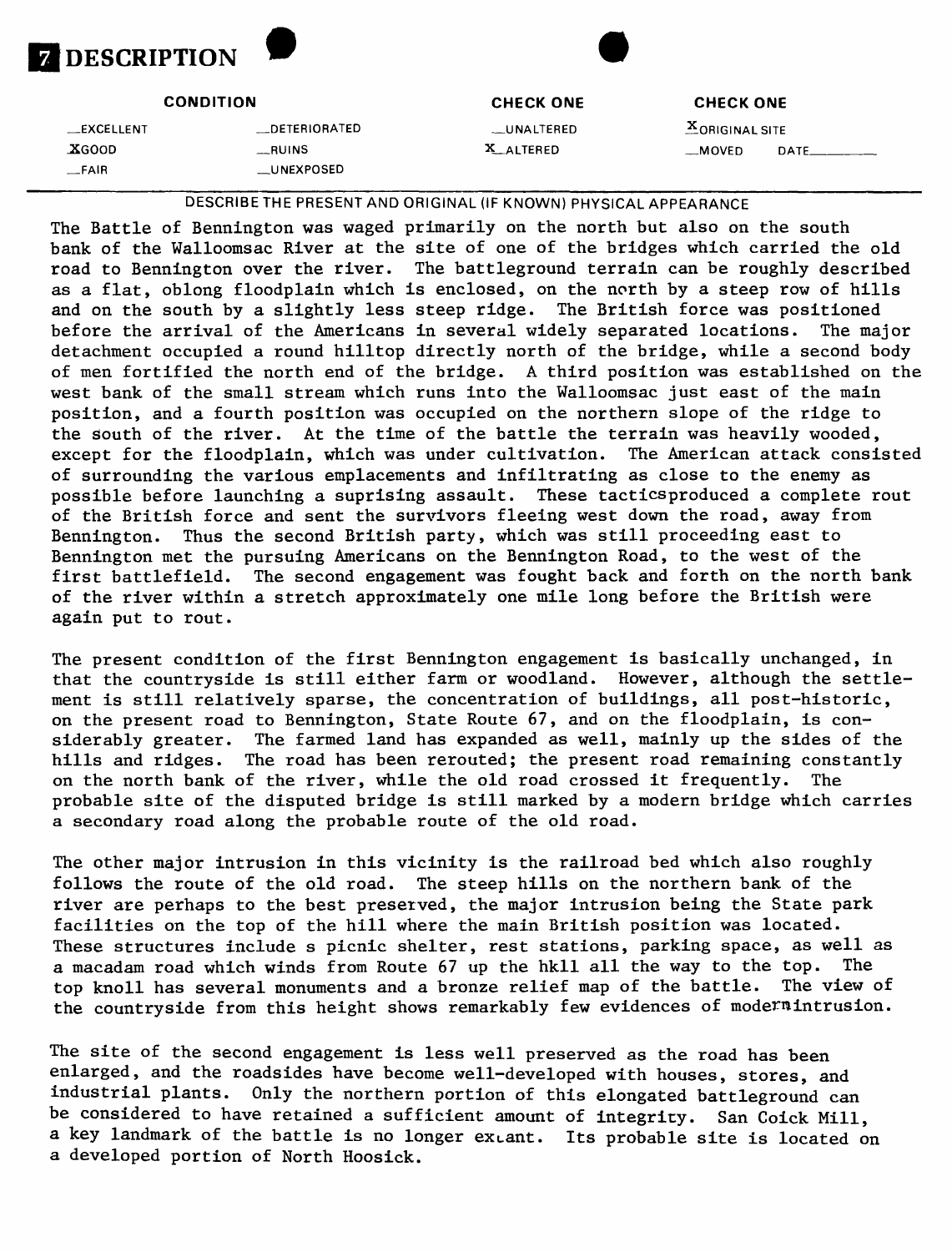| <b>LA SIGIAILIAUARE</b> |                        |                                                  |                        |                          |  |
|-------------------------|------------------------|--------------------------------------------------|------------------------|--------------------------|--|
|                         |                        |                                                  |                        |                          |  |
| PERIOD                  |                        | AREAS OF SIGNIFICANCE -- CHECK AND JUSTIFY BELOW |                        |                          |  |
| _PREHISTORIC            | ARCHEOLOGY-PREHISTORIC | COMMUNITY PLANNING                               | LANDSCAPE ARCHITECTURE | RELIGION                 |  |
| $-1400-1499$            | ARCHEOLOGY-HISTORIC    | CONSERVATION                                     | $\equiv$ LAW           | $\_$ SCIENCE             |  |
| $-1500-1599$            | <b>AGRICULTURE</b>     | $_{-}$ ECONOMICS                                 | <b>LUTERATURE</b>      | $\_$ SCULPTURE           |  |
| $-1600-1699$            | _ARCHITECTURE          | $\equiv$ EDUCATION                               | X_MILITARY             | SOCIAL/HUMANITARIAN      |  |
| <b>x</b> 1700-1799      | $-$ ART                | __ENGINEERING                                    | _MUSIC                 | $-$ THEATER              |  |
| $-1800-1899$            | COMMERCE               | FXPLORATION/SETTLEMENT                           | _PHILOSOPHY            | __TRANSPORTATION         |  |
| $-1900 -$               | COMMUNICATIONS         | __INDUSTRY                                       | _POLITICS/GOVERNMENT   | $\equiv$ OTHER (SPECIFY) |  |
|                         |                        | INVENTION                                        |                        |                          |  |
|                         |                        |                                                  |                        |                          |  |

### SPECIFIC DATES August 16, 1777

BUILDER/ARCHITECT

#### STATEMENT OF SIGNIFICANCE

*\m* **SIGNIFICANCE**

The American militia's victory at the Battle of Bennington, August 16, 1777, was a significant contribution to the defeat of Burgoyne's British Army at Saratoga, two months later. The Battle of Bennington cost the British about ten per cent of their entire strength and denied them supplies sorely needed for the offensive down the Hudson River. The British defeat greatly discouraged Burgoyne's uneasy Indian allies and encouraged militia enlistment in the Armerican Army.

General John Burgoyne, camped near Fort Edward, New York, desperately needed supplies and horses for his descent upon Albany. Consequently, a force of some 800 men, mostly Germanmercenaries, was order to seize supplies stored at Bennington, Vermont. Appraised of the enemy raid, General John Stark aroused the countryside and on August 16 the farmers swarmed out to deal the Germans a crushing blow, before they crossed the New York line into Vermont. The day's end found the foraging expedition virtually annihilated and Burgoyne's army in a more dangerous position than before. The shortage of supplies and loss of troops would have a telling effect in the campaign around Saratoga.

The 208-acre Bennington Battlefield Park includes the center of heaviest fighting on the high ground overlooking the little village of Walloomsac and affords a wide view of the battle terrain. The Park is administered by the New York State Education Department, Albany, N.Y.

 $History:$   $\qquad \qquad$ 

أمان والمعاري ورايا ويوسط وال

The Battle of Bennington, fought on August 16, 1777, was an advantageous victory for the colonial<sup>4</sup> army. General John Burgoyne of the British armed forces camped near Fort Edward, New York; desperately needed supplies and horses for his descent upon Albany. Consequently, a force of some eight hundred men, mostly German mercenaries, was ordered to seize supplies stored at Bennington, Vermont. General Burgoyne's decision was based on a number 'of false assumptions. He was misled by assurances of local Tory support and strength and had no respect for the colonial army, unlike two of his fellow officers who had actually fought against them.

The foraging unit, led by Lieutenant-Colonel Friedrich Baum of the Brunswick dragoons, set out from camp for Bennington on August llth, inspired by Burgoyne's optimism. The heavily loaded German troops, slow moving under optimum conditions plodded on towards Bennington. Appraised of the enemy raid, General John Stark of the New Hampshire militia aroused the countryside. On August 14th, Baum sighted Stark's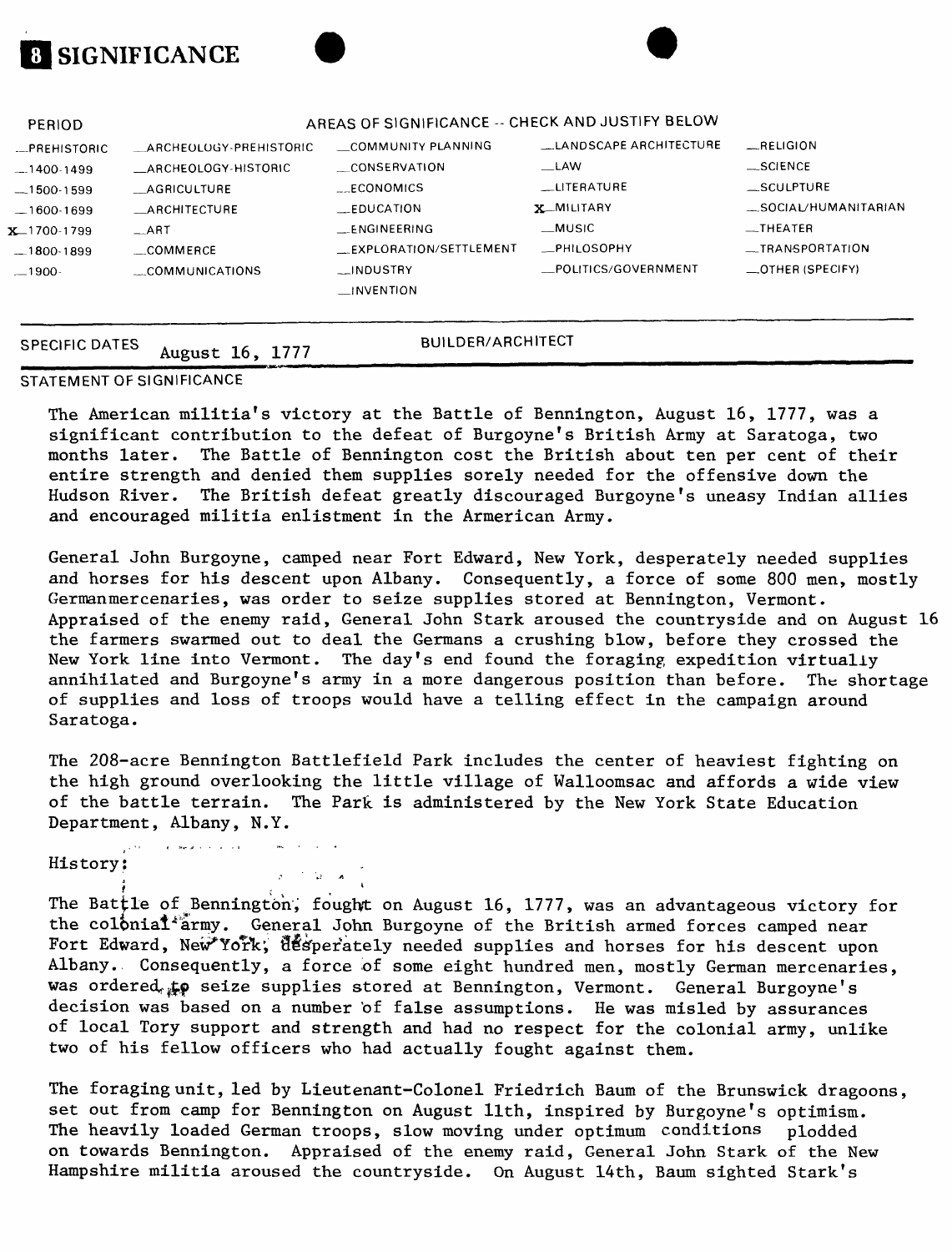# **9 MAJOR BIBLIOG. APHICAL REFERENCES**



Edward J. Lowell, The Hessian and Other German Auxiliaries of Great Britain in the Revolutionary War (New York, 1884). Howard P. Moore, The Life of General John Stark (New York, 1949). Hoffman Nickerson, The Turning Point of the Revolution (Boston, 1928). Charles E. Shedd, "Bennington Battlefield," National Survey of Historic Sites and Building form 10-317, 8/1/60.

## **DGEOGRAPHICAL DATA**

 $, t$ 

ACREAGE OF NOMINATED PROPERTY \_\_.. \_T UTM REFERENCES

| $63.24.60$ $475.35$<br><b>NORTHING</b><br>EASTING<br>ZONE<br>$C+1$ | $\frac{4.715}{NORTHING} + 40$<br>$\frac{1}{2}$ $\frac{1}{2}$ $\frac{1}{2}$ $\frac{1}{2}$ $\frac{1}{2}$ $\frac{1}{2}$ $\frac{1}{2}$ $\frac{1}{2}$ $\frac{1}{2}$ $\frac{1}{2}$ $\frac{1}{2}$ $\frac{1}{2}$ $\frac{1}{2}$ $\frac{1}{2}$ $\frac{1}{2}$ $\frac{1}{2}$ $\frac{1}{2}$ $\frac{1}{2}$ $\frac{1}{2}$ $\frac{1}{2}$ $\frac{1}{2}$ $\frac{1}{2}$<br>ZONE<br>1636300'<br>D[1, 8]<br>417513970 |
|--------------------------------------------------------------------|--------------------------------------------------------------------------------------------------------------------------------------------------------------------------------------------------------------------------------------------------------------------------------------------------------------------------------------------------------------------------------------------------|
| <b>VERBAL BOUNDARY DESCRIPTION</b>                                 |                                                                                                                                                                                                                                                                                                                                                                                                  |
| See continuation sheet                                             | 637780.4756040<br>E 18<br>638340.4756040<br>18                                                                                                                                                                                                                                                                                                                                                   |

|                                                                                                                                                                                                                                                                     |                                                              |                                                     | LIST ALL STATES AND COUNTIES FOR PROPERTIES OVERLAPPING STATE OR COUNTY BOUNDARIES |      |
|---------------------------------------------------------------------------------------------------------------------------------------------------------------------------------------------------------------------------------------------------------------------|--------------------------------------------------------------|-----------------------------------------------------|------------------------------------------------------------------------------------|------|
| <b>STATE</b>                                                                                                                                                                                                                                                        | CODE                                                         | COUNTY                                              |                                                                                    | CODE |
| <b>STATE</b>                                                                                                                                                                                                                                                        | CODE                                                         | COUNTY                                              |                                                                                    | CODE |
| <b>IT FORM PREPARED BY</b>                                                                                                                                                                                                                                          |                                                              |                                                     |                                                                                    |      |
| NAME / TITLE                                                                                                                                                                                                                                                        |                                                              |                                                     |                                                                                    |      |
| Richard Greenwood, Historian, Landmark Review Task Force                                                                                                                                                                                                            |                                                              |                                                     |                                                                                    |      |
| <b>ORGANIZATION</b><br>Historic Sites Survey                                                                                                                                                                                                                        |                                                              |                                                     | DATE<br>11/24/75                                                                   |      |
| <b>STREET &amp; NUMBER</b>                                                                                                                                                                                                                                          |                                                              |                                                     | <b>TELEPHONE</b>                                                                   |      |
| 1100 L Street, NW                                                                                                                                                                                                                                                   |                                                              |                                                     | 523-5464                                                                           |      |
| <b>CITY OR TOWN</b>                                                                                                                                                                                                                                                 |                                                              |                                                     | <b>STATE</b>                                                                       |      |
| Washington                                                                                                                                                                                                                                                          |                                                              |                                                     | DC                                                                                 |      |
|                                                                                                                                                                                                                                                                     | THE EVALUATED SIGNIFICANCE OF THIS PROPERTY WIRKLESS TATE IS | <b>IZ STATE HISTORIC PRESERVATION OFFICER CERTH</b> | JAN 20196<br>Desianati                                                             |      |
| NATIONAL<br>As the designated State Historic Preservation Officer for the National Historic Preservation<br>hereby nominate this property for inclusion in the National Register and certify the<br>criteria and procedures set forth by the National Park Service. |                                                              | <b>STATE</b>                                        | 01-1966 Public Law 81-665).<br>the has been evaluated according to the             |      |
| FEDERAL REPRESENTATIVE SIGNATURE<br>TITLE<br><b>FOR NPS USE ONLY</b>                                                                                                                                                                                                |                                                              |                                                     | <b>DATE</b>                                                                        |      |

INATE NAT. FISTORIC UNIVERSITY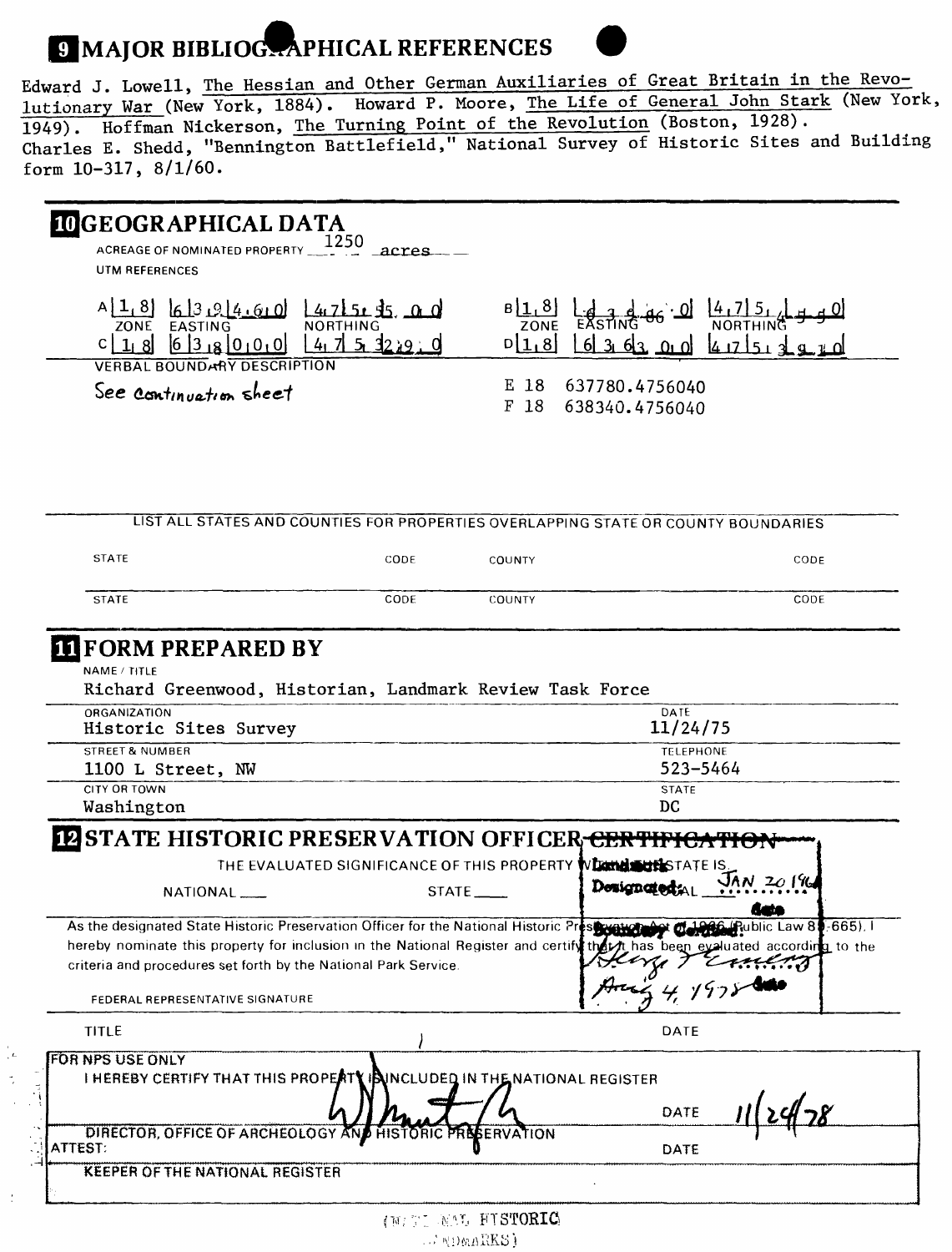**Form No. 10-300a (Rev. 10-74)**

> UNITED STATES DEPARTMENT OF THE IN IERIOR **NATIONAL PARK SERVICE**



**FOR NPS USE ONiY**

**RECEIVED**

### **NATIONAL REGISTER OF HISTORIC PLACES INVENTORY -- NOMINATION FORM**

**DATE ENTERED**

**CONTINUATION SHEET**  $\overline{H}$ **History** ITEM NUMBER  $\overline{g}$  PAGE

forces at San Coick Mill and pursued them to within four miles of Bennington. Baum took up position on a small hill overlooking the Walloomsac River and dispersed his troops to hold the bridge which carried the road across the river to Bennington. Baum was outnumbered two to one but expected reinforcements led by Breymann to arrive. He was still contemptuous of the American troops, thinking that they would retreat before him. Rain staved off the battle, demoralizing and discomforting the troops on both sides. Had it continued, the American forces would not have been so fortunate, for while it hindered the arrival of the German refinforcements, it di not halt them. Although the odds were in the colonial's favor, the rain prevented them from taking advantage of the situation. By noon of the 16th, the weather cleared and Stark set his plans in motion. The battle itself was won by a fortuitous blend of British errors and Colonial sagacity in capitalizing on them. In the first engagement, before either side had received its reinforcements, Baum obstinately retained his troops in their dispersed and unstrategic position, making communication impossible. The colonial plan, devised by Stark and Seth Warner who had arrived in advance of his troops, took advantage of this error. They intended to surround Baum, enveloping both flanks. Men infiltrated the German ranks, posing as Tory sympathizers and duped Baum by counting on his naive belief of non-existant Tory support. Attacked on all sides, Baum's clusters of troops were swiftly routed and Baum himself mortally wounded. The first engagement was a distinct American victory.

The colonial troops had suffered few loses but were greatly dispersed, looting, guarding prisoners and pursuing the retreating survivors. At this point, Breymann's reinforcements, ingorant of Baum's disaster, were reported to be approaching the scene. Timely help from colonial reinforcements, Seth Warner's Green Mountain Rangers, threw back the relief column saving Stark's victory of the first engagement from reversal. The mock Tory ploy, so successful with Baum proved useful again with Breymann. The day's end found the British foraging force virtually annihilated and Burgoyne's army in a more dangerous position than before. The shortage of supplies and loss of troops (approximately 10% of the entire army) would have a telling effect in the Saratoga Campaign which shortly followed. The British defeat greatly discouraged Burgoyne's uneasy Indian allies and was a great psychological victory for the colonial army as well, encouraging militia enlistment in the Armerican army.